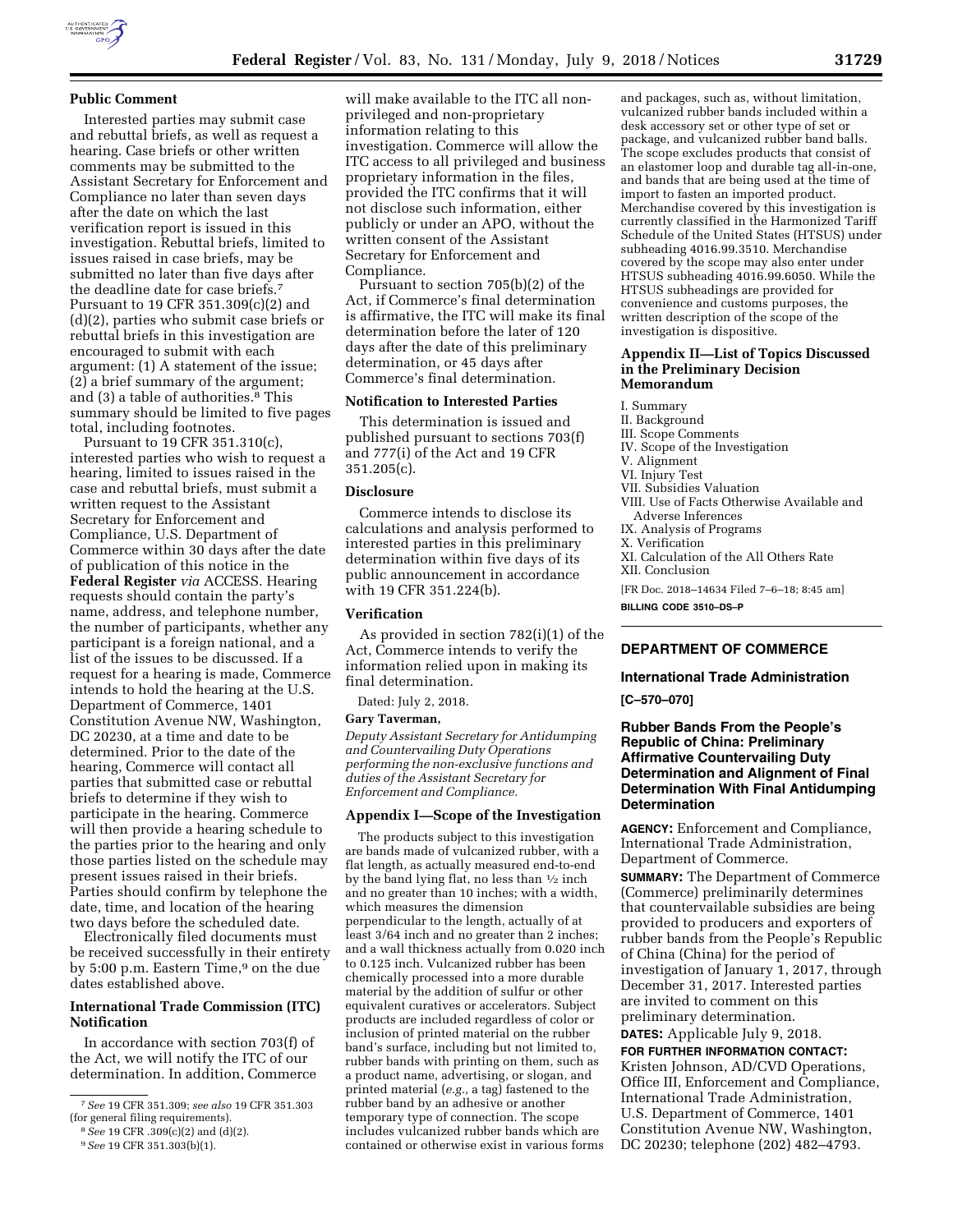## **SUPPLEMENTARY INFORMATION:**

#### **Background**

This preliminary determination is made in accordance with section 703(b) of the Tariff Act of 1930, as amended (the Act). On February 20, 2018, we initiated a countervailing duty (CVD) investigation of rubber bands from China.1 On April 12, 2018, in accordance with section 703(c)(1)(A) of the Act, we postponed the preliminary determination of this investigation to July 2, 2018.2

For a complete description of the events that followed the initiation of this investigation, *see* the Preliminary Decision Memorandum.3 A list of topics discussed in the Preliminary Decision Memorandum is included in Appendix II of this notice. The Preliminary Decision Memorandum is a public document and is on file electronically *via* Enforcement and Compliance's Antidumping and Countervailing Duty Centralized Electronic Service System (ACCESS). ACCESS is available to registered users at *[http://](http://access.trade.gov) [access.trade.gov,](http://access.trade.gov)* and is available to all parties in the Central Records Unit, room B8024 of the main Commerce building. In addition, a complete version of the Preliminary Decision Memorandum can be accessed directly at *<http://enforcement.trade.gov/frn/>*. The signed and electronic versions of the Preliminary Decision Memorandum are identical in content.

## **Scope of the Investigation**

The products covered by this investigation are rubber bands from China. For a complete description of the scope of this investigation, *see*  Appendix I.

## **Methodology**

Commerce is conducting this investigation in accordance with section 701 of the Act. For each of the subsidy programs found countervailable, Commerce preliminarily determines that there is a subsidy, *i.e.,* a financial contribution by an ''authority'' that

confers a benefit to the recipient, and that the subsidy is specific.4

In making these findings, we relied solely on facts available because neither the Government of China nor any of the selected mandatory respondent companies responded to the questionnaire.5 Further, because these parties did not act to the best of their ability to respond to Commerce's requests for information, we drew an adverse inference in selecting from among the facts otherwise available.6 For further information, *see* Preliminary Decision Memorandum at ''Use of Facts Otherwise Available and Adverse Inferences.''

#### **Alignment**

As noted in the Preliminary Decision Memorandum, in accordance with section 705(a)(1) of the Act and 19 CFR  $351.210(b)(4)(i)$ , we are aligning the final CVD determination in this investigation with the final determination in the companion antidumping duty (AD) investigation of rubber bands based on a request made by the petitioner.7 Consequently, the final CVD determination will be issued on the same date as the final AD determination, which is currently scheduled to be issued no later than November 13, 2018, unless postponed.8

#### **All-Others Rate**

Sections 703(d)(1)(A) and 705(c)(5)(A) of the Act provide that Commerce shall determine an estimated all-others rate

5Because the respondents in this investigation did not provide information requested by Commerce, and Commerce preliminarily determines each of the respondents to be uncooperative, we will not conduct verification. 6*See* sections 776(a) and (b) of the Act.

 $\,^7$  The petitioner in this investigation is Alliance Rubber Co. *See* Letter from the petitioner, ''Petition for the Imposition of Antidumping and Countervailing Duties on Rubber Bands from Thailand and China—Petitioner's Request for Postponement of the Preliminary Determinations,'' dated March 27, 2018.

8The AD preliminary determination was postponed to no later than August 29, 2018, *see Rubber Bands from the People's Republic of China and Thailand: Postponement of Preliminary Determinations in the Less-Than-Fair-Value Investigations,* 83 FR 29748 (June 26, 2018). Therefore, the AD final determination is currently due for signature no later than Monday, November 12, 2018, which is a federal holiday. Commerce's practice dictates that where a deadline falls on a weekend or federal holiday, the appropriate deadline is the next business day (*see Notice of Clarification: Application of* ''*Next Business Day*'' *Rule for Administrative Determination Deadlines Pursuant to the Tariff Act of 1930, As Amended,* 70 FR 24533 (May 10, 2005). As such, the AD final determination signature date rolls to Tuesday, November 13, 2018.

for companies not individually examined. This rate shall be an amount equal to the weighted average of the estimated subsidy rates established for those companies individually examined, excluding any zero and *de minimis* rates and any rates based entirely under section 776 of the Act.9 In this investigation, Commerce preliminarily assigned a rate based entirely on facts available to each of the mandatory respondents. There is no other information on the record with which to determine an all-others rate. As a result, in accordance with section  $705(c)(5)(A)(ii)$  of the Act, we are using ''any reasonable method'' and have established the all-others rate by applying the countervailable subsidy rate assigned to the mandatory respondents.

#### **Preliminary Determination**

Commerce preliminarily determines that the following estimated countervailable subsidy rates exist:

| Company                                                                                  | Subsidy rate<br>(percent) |
|------------------------------------------------------------------------------------------|---------------------------|
| Graceful Imp. & Exp. Co.,<br>ht I<br>Moyoung Trading Co., Ltd<br>Ningbo Syloon Imp & Exp | 125.77<br>125.77          |
| Co., Ltd<br>All-Others                                                                   | 125.77<br>125.77          |

## **Suspension of Liquidation**

In accordance with section 703(d)(2) of the Act, Commerce will direct U.S. Customs and Border Protection (CBP) to suspend liquidation of entries of subject merchandise as described in the scope of the investigation entered, or withdrawn from warehouse, for consumption on or after the date of publication of this notice in the **Federal Register**. Further, pursuant to section 703(d)(1)(B) of the Act and 19 CFR 351.205(d), Commerce will instruct CBP to require a cash deposit equal to the rates indicated above.

## **Public Comment**

Interested parties may submit case and rebuttal briefs, as well as request a hearing. Case briefs or other written comments may be submitted to the Assistant Secretary for Enforcement and Compliance *via* ACCESS no later than 30 days after the publication of the preliminary determination in the **Federal Register**.10 Rebuttal briefs, limited to issues raised in case briefs, may be submitted no later than five days

<sup>1</sup>*See Rubber Bands from Thailand, the People's Republic of China, and Sri Lanka: Initiation of Countervailing Duty Investigations,* 83 FR 8429 (February 27, 2018) (*Initiation Notice*).

<sup>2</sup>*See Rubber Bands from Thailand and the People's Republic of China: Postponement of Preliminary Determinations in the Countervailing Duty Investigations,* 83 FR 15789 (April 12, 2018).

<sup>3</sup>*See* Memorandum, ''Decision Memorandum for the Preliminary Affirmative Determination in the Countervailing Duty Investigation of Rubber Bands from the People's Republic of China,'' dated concurrently with, and hereby adopted by, this notice (Preliminary Decision Memorandum).

<sup>4</sup>*See* sections 771(5)(B) and (D) of the Act regarding financial contribution; section 771(5)(E) of the Act regarding benefit; and section 771(5A) of the Act regarding specificity.

<sup>9</sup>*See* section 705(c)(5)(A)(i) of the Act. 10*See* 19 CFR 351.309(c)(1)(i); *see also* 19 CFR 351.303 (for general filing requirements).